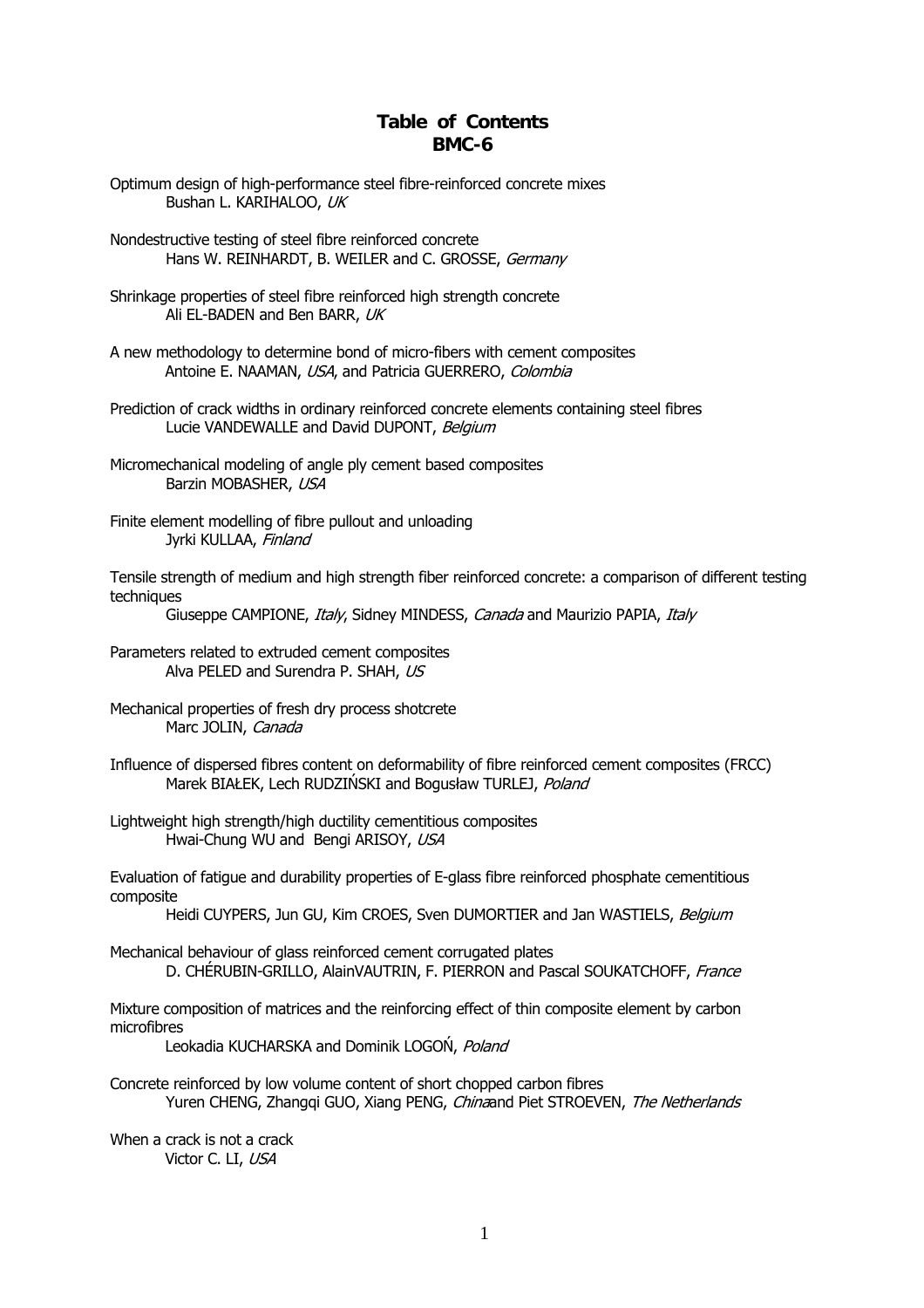Study of concrete at high strain rates in tension and compression, fracture criteria and modeling Janusz R. KLEPACZKO, France

Micromechanical properties of interfacial zone in self-compacting concrete (FRCC) Wenzhong ZHU and Peter J.M. BARTOS, Scotland, UK

Analysis of water effect on fracture toughness in cement-based composites using computational materials science method

Tatiana V. LYASHENKO, Vitaly A. VOZNESENSKY and Sergey A. KROVYAKOV, Ukraine

- Enhancing the toughness of cement based materials Howard W. CHANDLER, Ian J. MERCHANT, Robin J. HENDERSON, Donald E. MACPHEE, Ali SIDDIQUI and Kevin FRASER, Scotland, UK
- Elastic-plastic fracture mechanics for brittle composites Refat A. EL-SHEIKHY, Egypt
- A stochastic type continuum model for analysis of fracture behavior of cementitious materials Victor MECHTCHERINE and Harald S.MÜLLER, Germany
- On some probabilistic failure criteria for composites Marcin KAMIŃSKI, Poland
- Durability of repair materials: current practice and challenges Peter H. EMMONS, Alexander M. VAYSBURD, James E. McDONALD, USA and Lech CZARNECKI, Poland
- Approaches to testing the deformability of cementitious repair materials Alexander M. VAYSBURD, USA, Benoit BISSONNETTE, Canada, James E. McDONALD and Dennis J. PINELLE, USA
- Investigation of nonlinear interfacial behaviour for concrete beams retrofitted with composite plate Christopher K.Y. LEUNG, Marcus KLENKE, W.K. TUNG and Herman C.Y. LUK, Hong Kong
- Durability of metal-fibre reinforced concrete repairs: drying shrinkage effects Anaclet TURATSINZE, Hussein FARHAT and Jean-Louis GRANJU, France
- Mechanical properties of fibre-reinforced concrete for thin repairs of concrete pavements Michał A. GLINICKI, Adam WYSOKOWSKI and Agnieszka ŻURAWICKA, Poland
- Evaluation of elastic modulus at interfacial transition zone in reinforced concrete by a microindentation technique

Wenzhong ZHU, Pavel TRTIK and Peter J.M. BARTOS, Scotland, UK

- Behaviour of high strength concrete subjected to high temperatures W. SUN, X. LUO and Y.N. CHAN, China
- Estimation of failure probability of brittle matrix reinforced by thin fibres Oleksii ONYSHKO, Ukraine, Michał DELAWSKI, Poland and Liubov ONYSHKO, Ukraine
- Theoretical behavior of concrete reinforced with randomly distributed hoops Ali R. KHALOO, Iran
- Determination of creep and shrinkage of steel fibre reinforced concrete J. KRÁTKÝ, K. TRTÍK, J. VODICKA, D. SPŮRA, *Czech Republic* and Marian ABRAMOWICZ, *Poland*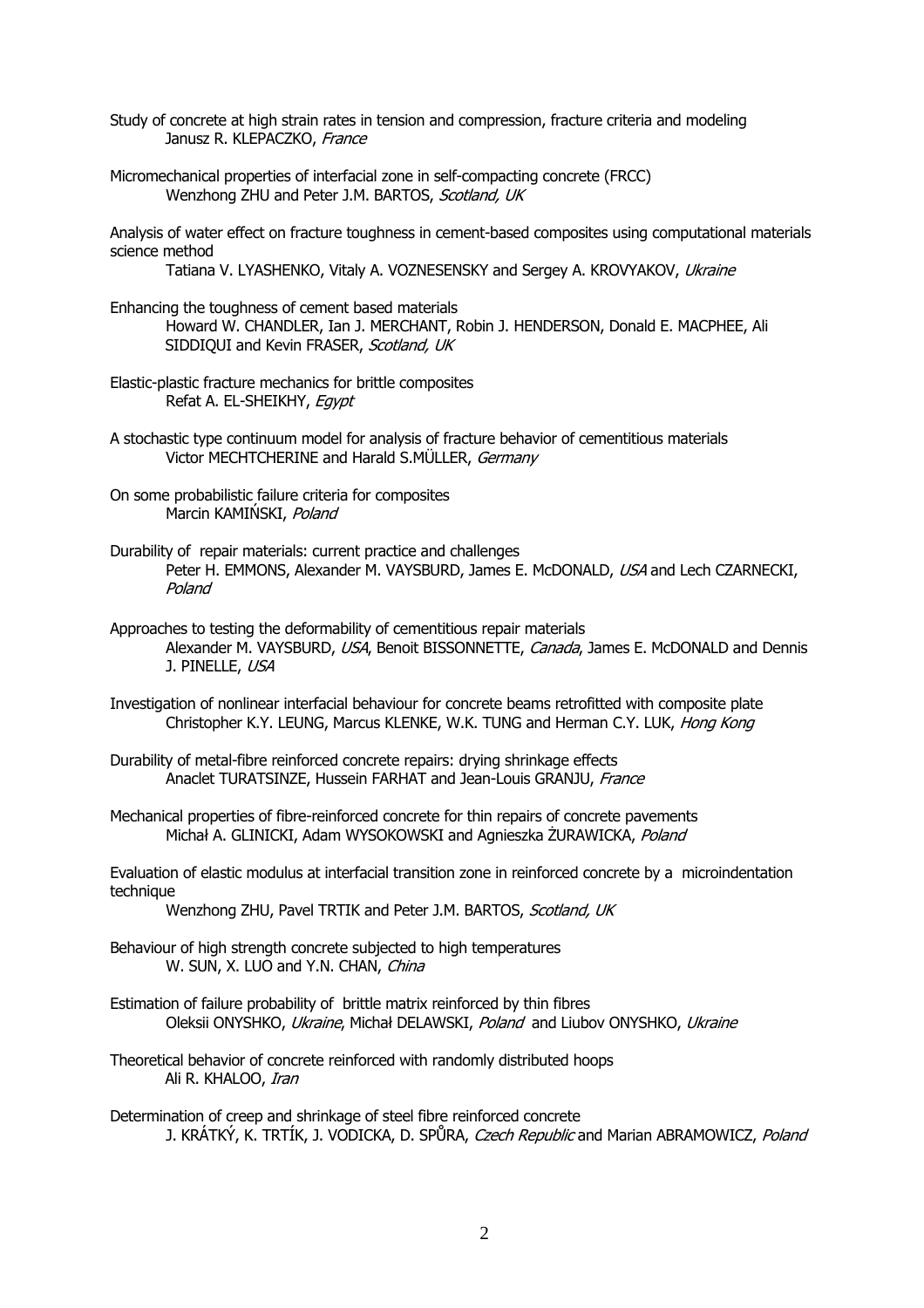Late ettringite formation in concrete Jochen STARK and Katrin BOLLMANN, Germany

Simulation study of secondary flexure versus fracture behaviour of concrete under uniaxial tension loading Hiroshi AKITA, Donggy SOHN and Mitsuo OJIMA, Japan

Early age creep and shrinkage of cement-based matrices David A. LANGE and Salah A. ALTOUBAT, USA

Concrete properties from mixes containing partial replacements of cement with groundnut shell ash and silica fume

Tuck Wah LEONG and D. PRABAKAR, Singapore

Fundamental studies on stress relaxation properties of cement-based asphaltic materials Mitsuru UEDA, Hiroshi OHSHITA, Yasutarou TANAKA, Yutaka ANDOU and Katsutosi SATOU, Japan

Vibration properties of coated cement concrete: the effect of temperature and bitumen content Masakazu MAYAMA, Haruo TANAKA and Yoichi TAKAHASHI, Japan

- Volume unstablness of clay products and its consequences Petr BOUŠKA, Vladimír HANYKÝŘ and Dimitrij PUME, Czech Republic
- Tuck Wah LEONG, Singapore Tensile cracking in reinforced concrete predicted by stress and strain audit
- Optimization of the structure and properties of low modulus polymer fabrics for cement reinforcement Arnon BENTUR and Alva PELED, Israel
- Compressive strength prediction of polyester mortars by the maturity method Y. OHAMA, K. DEMURA, Japan, Y.S. LEE, Korea, K. IDE, Japan and K.S. YEON, Korea
- Automatic image analysis and concrete Jean-Louis CHERMANT, Carl REDON, Anne-Sophie DEOUIEDT and Michel COSTER, France
- Piet STROEVEN, The Netherlands Analytical and computer-simulation approaches to the extent of the interfacial transition zone in concrete
- 2-D and 3-D concepts for roughness and tortuosity in cementitious composites Piet STROEVEN, The Netherlands
- Artificial intelligence in predicting properties of brittle matrix composites Janusz KASPERKIEWICZ, Dariusz ALTERMAN, Poland

Transmission electron microscopy and automatic image analysis: complementary tools for creep investigations of ceramic composites Guillaume BOITIER, Jean-Louis CHERMANT, Séverine DARZEN and Jean VICENS, France

Particle and section size distributions of the Fuller aggregate mix Jianjun ZHENG, China, Piet STROEVEN, The Netherlands

Investigation of the cement hydration via automatic image design Anne-Sophie DEQUIEDT, Liliane CHERMANT, Michel COSTER and Jean-Louis CHERMANT, France

Effect of morphology on stress-strain distribution in ternary brittle-polymer matrix composites Klaus P. HERRMANN, Germany and Victor G. OSHMYAN, Russia